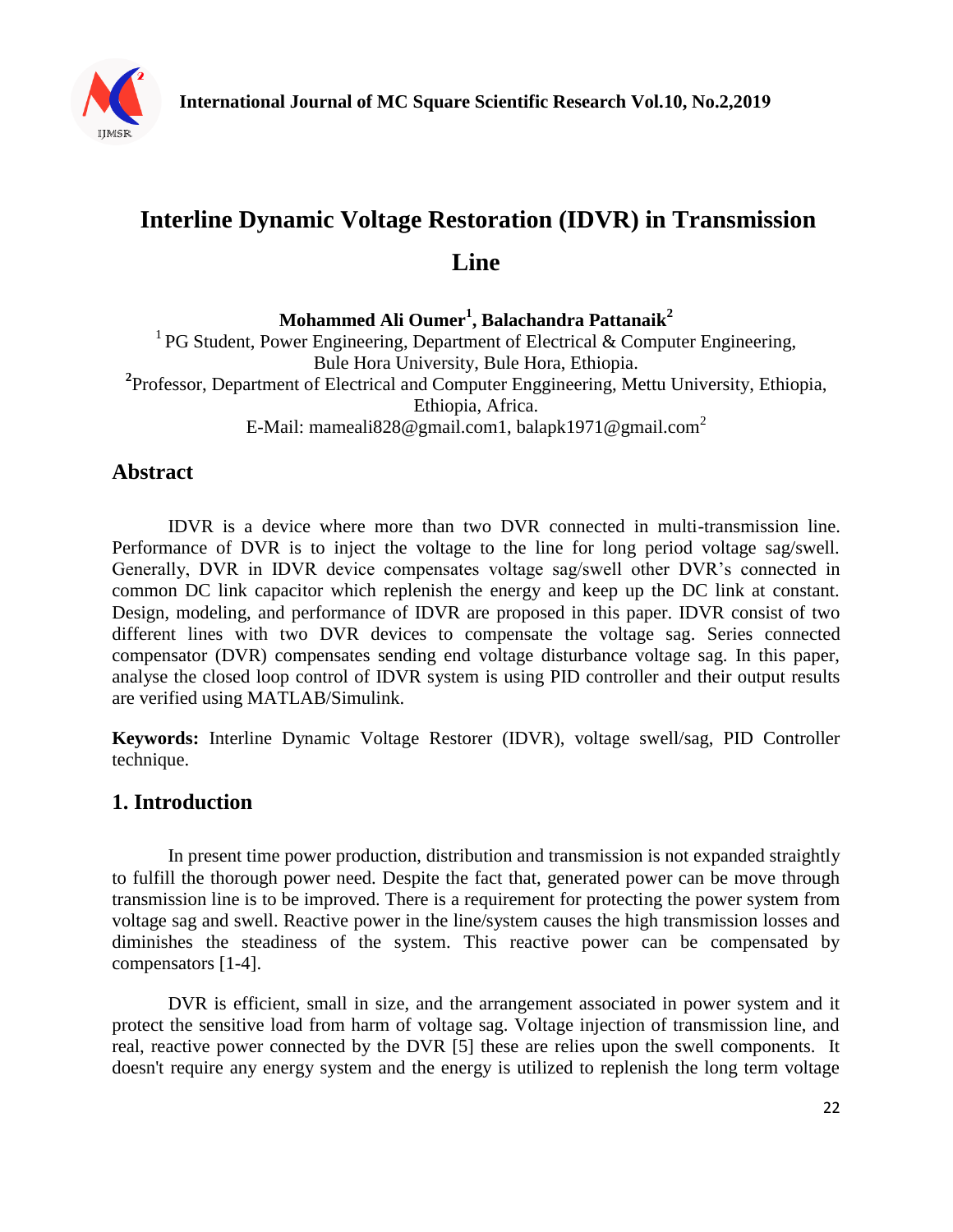

drop. IDVR has turned out to be most tempting solution for improve the execution of decrease the imbalanced stage voltage in transmission line. It limits the DC source. In spite of the fact that one of the DVR remunerates the voltage droop and other connected to the DC link for replenish the energy [6]. Injection rating of transformer in IDVR is a three-single phase transformer which connected in series with source side and the converter side transformer is in star connected. Specifications and operation of converter depends on compensation topology. In  $1\phi$  and  $3\phi$ system DVR is suitable for reducing the power system problems [7]. Injected voltage is equal to the primary winding of transformer. Then the injected voltage can be determined by condition.

Control topologies are used to control and regulate the voltage where the load is in unstable. Controls methods of DVR can be classified into two types are open loop control and close loop control [8]. Voltage compensation of power system is analyzed using IDVR based three phase inverter with common DC link with PID control is implemented in this paper. The proposed configuration and its operation are analyzed using MATLAB/Simulink.

#### **2. Proposed Works**

The proposed system is shown in fig.1 and it consists of AC source, VSI, injecting transformer and linear and nonlinear load. In this paper two different lines are used to compensate the voltage sag with the help of IDVR setup. It is connected with the common DC link voltage. Source voltage fed to the load through transformer normally in both line. Fault or voltage sag/swell in line-2 that can be compensate by another healthy line-1. If voltage sag/swell in the line-1, that can be compensate by line-2. If the fault is occurred continuously, the process will be repeated.



**Figure. 1 Proposed Block Diagram** 

## **3. IDVR**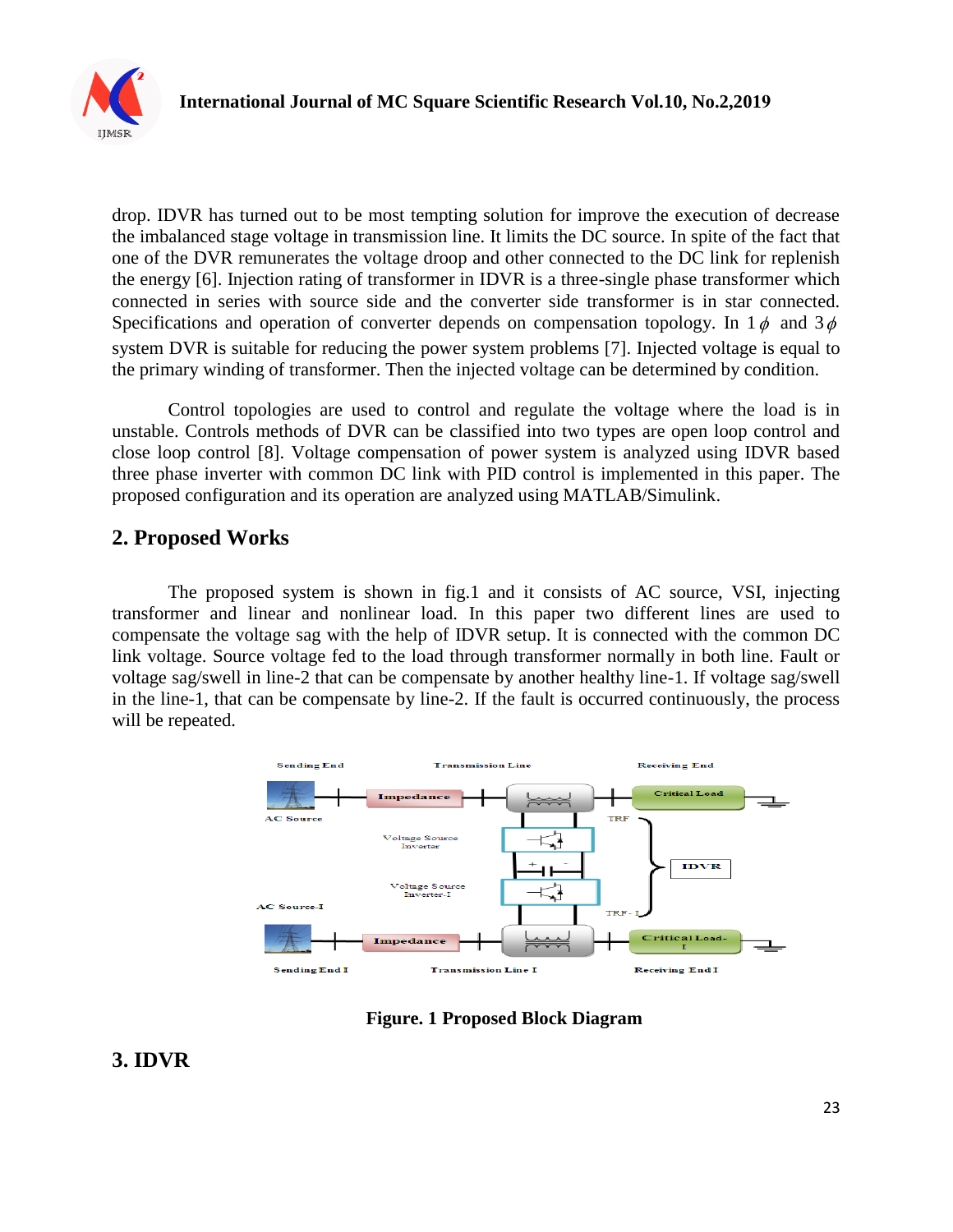

IDVR in transmission line using three phase voltage source inverter is proposed in this paper. It converts the voltage one form into another form (DC to AC) voltage. It consist of 6 switches namely S1, S2, S3, S4, S5, and S6 and it is controlled by using PID control technique. Fig. 2 represents the generalized diagram of 3 -VSI. IDVR structure starts to compensate the voltage swell at both conditions as normal and abnormal. IDVR system consists of two back to back voltage source inverter (VSI) is connected to a common DC link in series. Number of DVR's connected to different lines and two different supply voltage lines and it has two separate sources. Voltage swell occurs in line 1 then the power is injected by DVR 1and an equation of the power delivered is represented in below equation (1). DVR in line 1 acts as inverter and line 2 DVR acts as rectifier.



**Figure. 2 Single Diode PV Model**

#### **4. Control scheme of IDVR system**

Control strategy of IDVR is introduced to compensate the voltage swell during the fault period. In IDVR simulink model utilized PID controller for voltage swell compensation in the line. Here, PID control technique is used to produce switching pulse to the rectification and inversion. DVR-2 at line-2 performed as rectifier and DVR-1 at line-1 act as inverter. Capacitor is connected between the operation of rectifier and inverter. Capacitor restocks the energy to the system. Hence, separate switching pulses are required to the inverter and rectifier.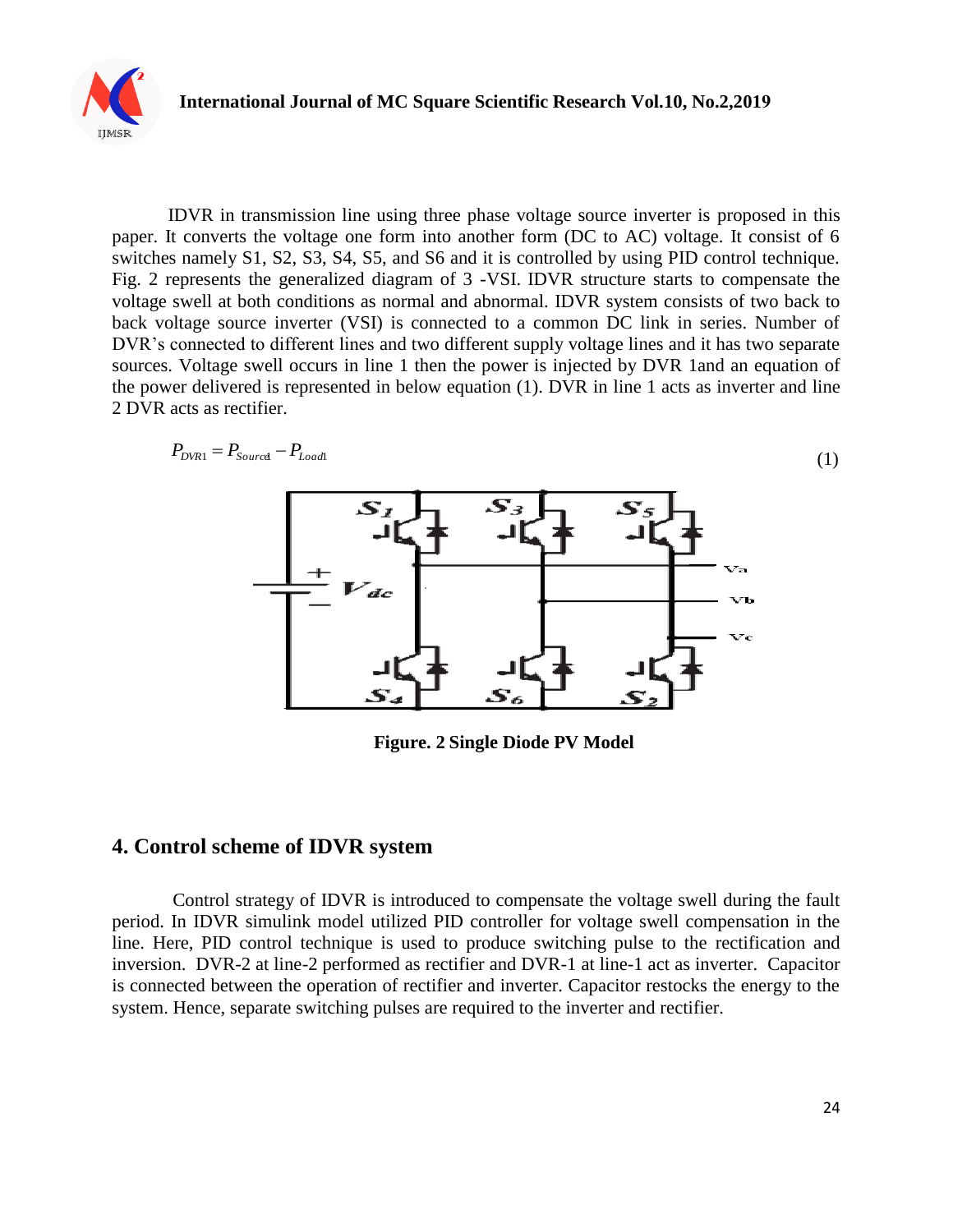

## **5. Simulation Results**

The IDVR model is designed and their performance, output results are verified using MATLAB/Simulink. Two different lines are connected in different line circuits that are implicit to linear or non linear load. Swell voltage is compensated by from DC link voltage. Simulink model of IDVR using MATLAB is represented in fig. 3.



**Figure. 3 Simulink Model of PID Controller Based IDVR Structure**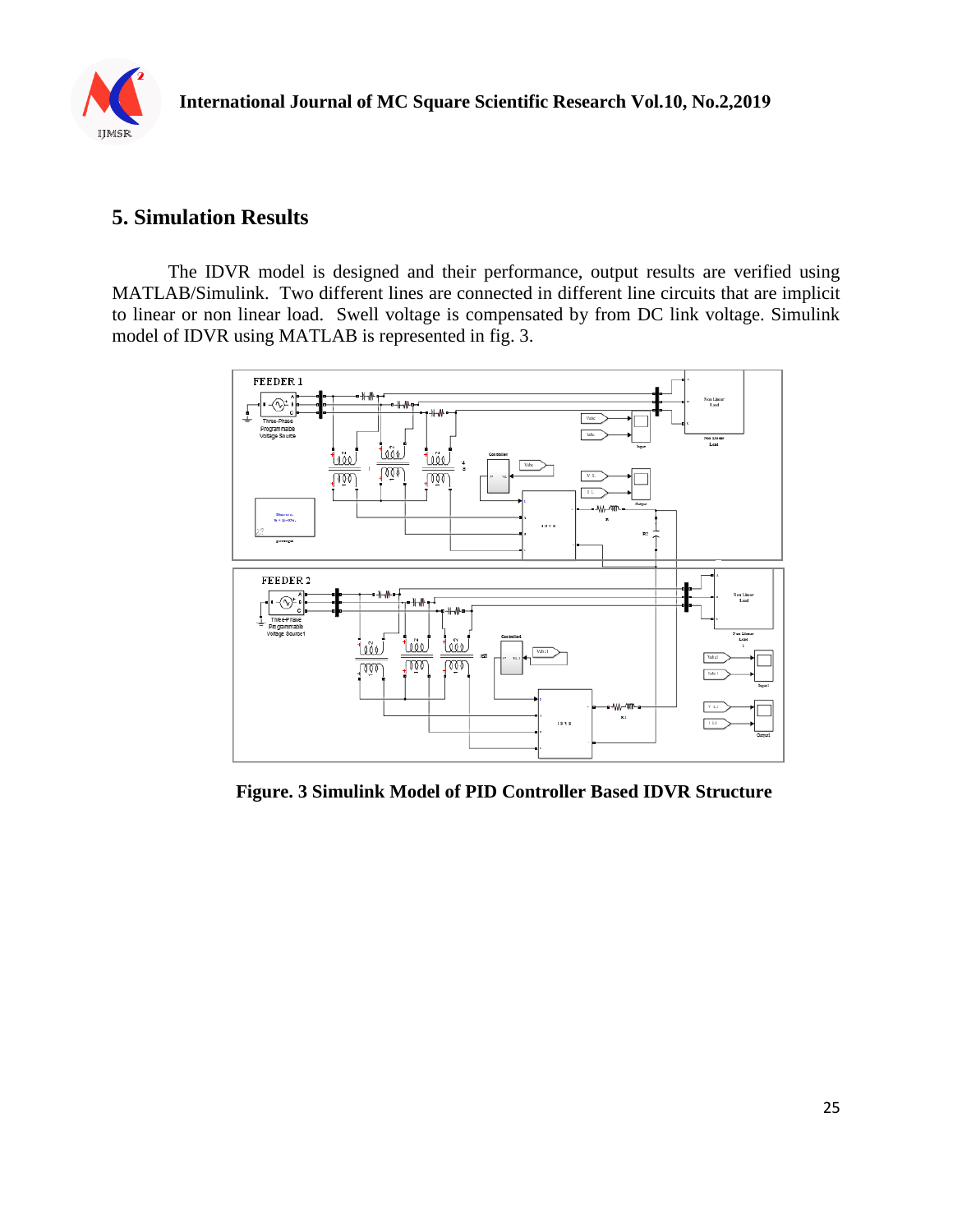



**Fig. 4 Voltage Swell in Line-1**



**Figure. 5 Compensated Swell Voltage in Line-1**

Fig. 4 presents the voltage swell at line 1 of 2.4kV. Swell voltage compensated by DVR-1 in the line-1. Suddenly voltage has to be increased at certain time is monitor by DVR system in transmission line. Voltage swell time of the system is 0.2sec-0.3sec. Compensated voltage in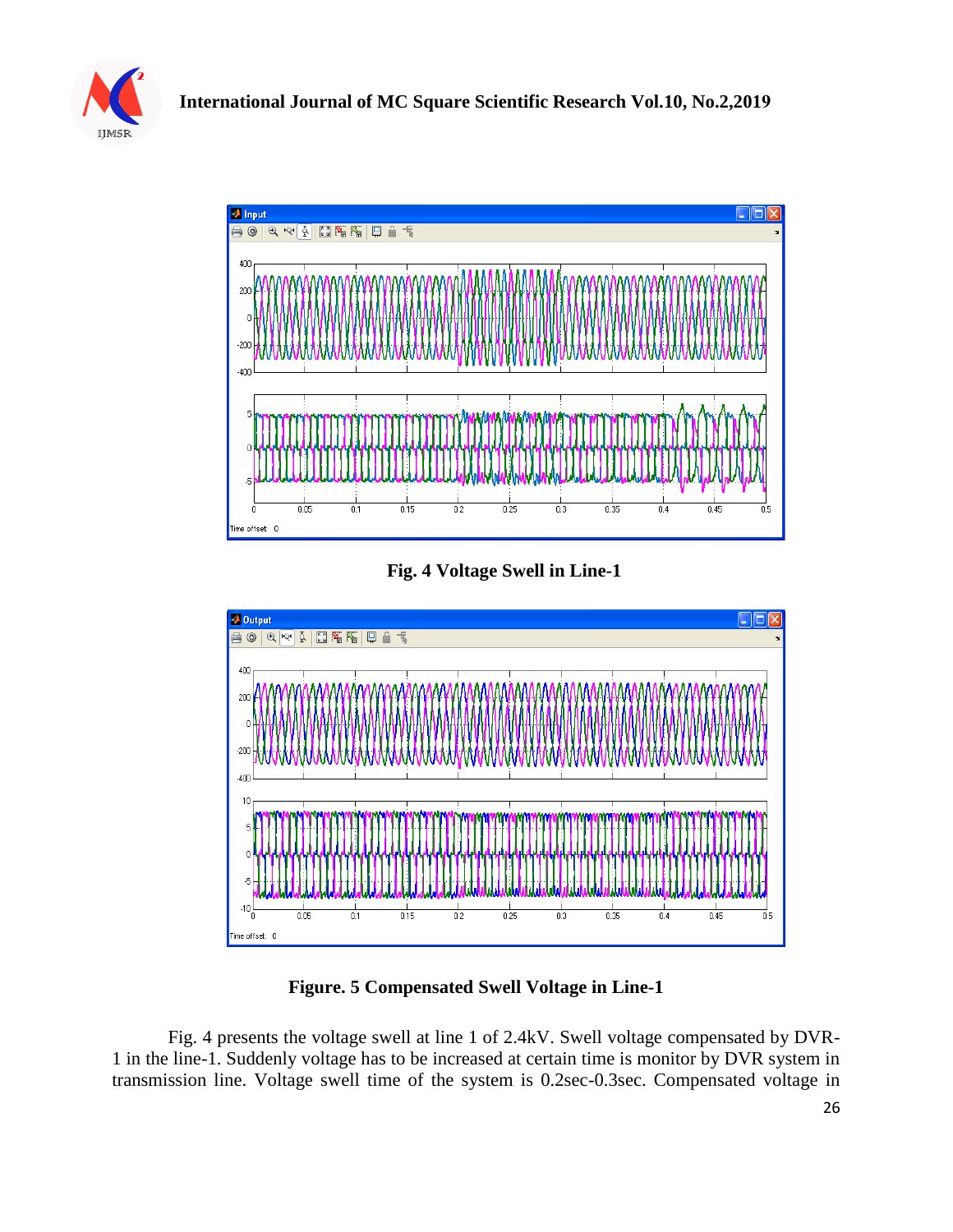

line-1 is shown in fig.5. Then the output voltage and current is about 300V, 8A. Fig. 6 represents the voltage swell at line-2 of 1.5kV. DVR-2 in line-2 compensates the swell. Fig.7 shows the line-2 compensated output voltage. Output voltage is 300V and current is 5A.



**Figure. 6 Voltage Swell at Line-2**



**Figure. 7 Compensated Voltages at Line-2**

## **7. Conclusion**

Design, modeling and performance two- line interline dynamic voltage restoration is proposed. Injection of voltage at sag period is depends the compensation capability of  $3\phi$ inverter in DVR. By proper designing of DC link capacitor, replenish energy is utilized in